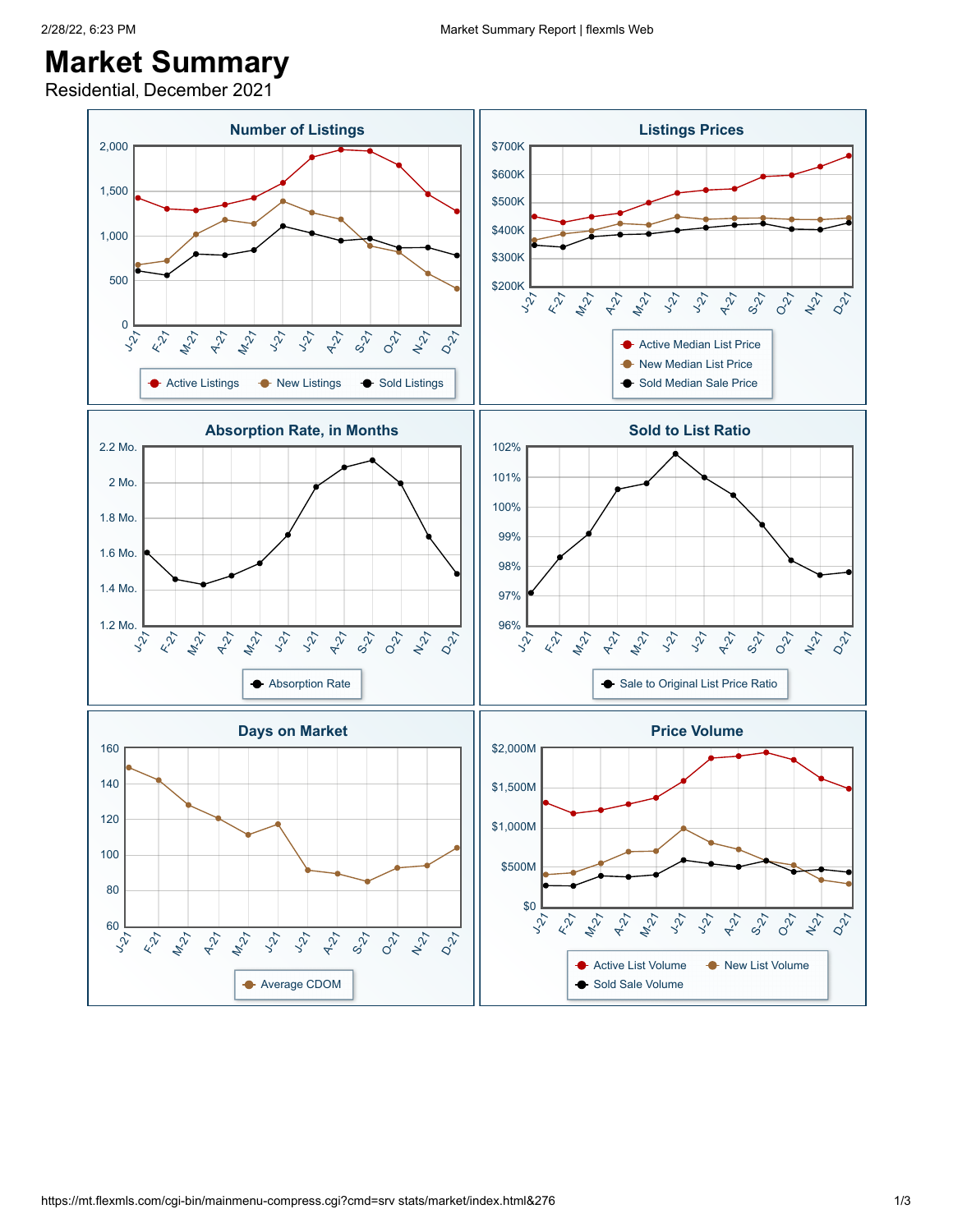'n

| <b>Summary Statistics</b> |               |               |           |                 |                 |           |
|---------------------------|---------------|---------------|-----------|-----------------|-----------------|-----------|
|                           | <b>Dec-21</b> | <b>Dec-20</b> | $%$ Chq   | <b>2021 YTD</b> | <b>2020 YTD</b> | % Chg $ $ |
| Absorption Rate           | 1.49          | 1.88          | $-20.74$  | 1.72            | 3.36            | $-48.81$  |
| Average List Price        | \$1,168,357   | \$879.985     | 32.77     | \$653.537       | \$512.083       | 27.62     |
| Median List Price         | \$669,000     | \$430,000     | 55.58     | \$425,000       | \$339.988       | 25.00     |
| Average Sale Price        | \$559.705     | \$432.218     | 29.50     | \$518,806       | \$400.385       | 29.58     |
| Median Sale Price         | \$427.750     | \$333,000     | 28.45     | \$399,000       | \$315,500       | 26.47     |
| Average CDOM              | 104           | 128           | -18.75    | 107             | 143             | $-25.17$  |
| l Median CDOM             |               | 73            | $-100.00$ | 60              | 76              | $-21.05$  |

| <b>Sold Listings</b> |                |                   |          |                |                     |          | <b>Pending Listings</b> |      |                   |          |                |                     |         |
|----------------------|----------------|-------------------|----------|----------------|---------------------|----------|-------------------------|------|-------------------|----------|----------------|---------------------|---------|
|                      |                | <b>This Month</b> |          |                | <b>Year to Date</b> |          |                         |      | <b>This Month</b> |          |                | <b>Year to Date</b> |         |
|                      | 2021           | 2020              | % Chg    | 2021           | 2020                | % Chg    |                         | 2021 | 2020              | % Chg    | 2021           | 2020                | % Chg   |
| 0-99,999             | 15             | 16                | $-6.2$   | 258            | 349                 | $-26.1$  | 0-99,999                | 6    | 20                | $-70.0$  | 225            | 335                 | $-32.8$ |
| 100,000-149,999      | 23             | 44                | $-47.7$  | 370            | 581                 | $-36.3$  | 100,000-149,999         | 21   | 30                | $-30.0$  | 357            | 567                 | $-37.0$ |
| 150,000-199,999      | 40             | 75                | $-46.7$  | 636            | 1006                | $-36.8$  | 150,000-199,999         | 34   | 48                | $-29.2$  | 706            | 1061                | $-33.5$ |
| 200,000-249,999      | 53             | 96                | $-44.8$  | 757            | 1265                | $-40.2$  | 200,000-249,999         | 27   | 62                | $-56.5$  | 739            | 1318                | $-43.9$ |
| 250,000-299,999      | 66             | 137               | $-51.8$  | 1000           | 1656                | $-39.6$  | 250,000-299,999         | 62   | 74                | $-16.2$  | 1047           | 1734                | $-39.6$ |
| 300,000-349,999      | 63             | 108               | $-41.7$  | 980            | 1386                | $-29.3$  | 300,000-349,999         | 37   | 65                | $-43.1$  | 968            | 1396                | $-30.7$ |
| 350,000-399,999      | 96             | 80                | 20.0     | 1112           | 1118                | $-0.5$   | 350,000-399,999         | 51   | 68                | $-25.0$  | 1178           | 1262                | $-6.7$  |
| 400,000-449,999      | 62             | 67                | $-7.5$   | 922            | 769                 | 19.9     | 400,000-449,999         | 29   | 37                | $-21.6$  | 808            | 776                 | 4.1     |
| 450,000-499,999      | 66             | 60                | 10.0     | 738            | 577                 | 27.9     | 450,000-499,999         | 40   | 38                | 5.3      | 814            | 672                 | 21.1    |
| 500,000-549,999      | 44             | 42                | 4.8      | 531            | 366                 | 45.1     | 500,000-549,999         | 31   | 16                | 93.8     | 476            | 334                 | 42.5    |
| 550,000-599,999      | 33             | 33                | 0.0      | 515            | 315                 | 63.5     | 550,000-599,999         | 32   | 26                | 23.1     | 564            | 395                 | 42.8    |
| 600,000-649,999      | 31             | 29                | 6.9      | 374            | 244                 | 53.3     | 600,000-649,999         | 22   | 11                | 100.0    | 296            | 235                 | 26.0    |
| 650,000-699,999      | 24             | 16                | 50.0     | 328            | 170                 | 92.9     | 650,000-699,999         | 28   | 23                | 21.7     | 412            | 242                 | 70.2    |
| 700,000-749,999      | 31             | 14                | 121.4    | 251            | 107                 | 134.6    | 700,000-749,999         | 16   | 5                 | 220.0    | 207            | 108                 | 91.7    |
| 750,000-799,999      | 20             | 6                 | 233.3    | 215            | 111                 | 93.7     | 750,000-799,999         | 20   | 10                | 100.0    | 232            | 141                 | 64.5    |
| 800,000-849,999      | 13             | 5                 | 160.0    | 146            | 60                  | 143.3    | 800,000-849,999         | 5    | 3                 | 66.7     | 142            | 52                  | 173.1   |
| 850,000-899,999      | 18             | 6                 | 200.0    | 150            | 84                  | 78.6     | 850,000-899,999         | 10   | 9                 | 11.1     | 175            | 111                 | 57.7    |
| 900,000-949,999      | 8              | 5                 | 60.0     | 87             | 44                  | 97.7     | 900,000-949,999         | 8    | 4                 | 100.0    | 66             | 35                  | 88.6    |
| 950,000-999,999      | 8              | 4                 | 100.0    | 101            | 40                  | 152.5    | 950,000-999,999         | 6    | 4                 | 50.0     | 141            | 66                  | 113.6   |
| 1,000,000-1,099,999  | 8              | $\overline{7}$    | 14.3     | 82             | 41                  | 100.0    | 1,000,000-1,099,999     | 1    | $\mathbf{1}$      | 0.0      | 41             | 19                  | 115.8   |
| 1,100,000-1,199,999  | 5              | 6                 | $-16.7$  | 87             | 58                  | 50.0     | 1,100,000-1,199,999     | 4    | 10                | $-60.0$  | 101            | 68                  | 48.5    |
| 1,200,000-1,299,999  | 10             | $\overline{7}$    | 42.9     | 91             | 39                  | 133.3    | 1,200,000-1,299,999     | 8    | $\overline{7}$    | 14.3     | 97             | 48                  | 102.1   |
| 1,300,000-1,399,999  | 11             | $\mathbf{1}$      | 1000.0   | 60             | 34                  | 76.5     | 1,300,000-1,399,999     | 2    | 3                 | $-33.3$  | 65             | 40                  | 62.5    |
| 1,400,000-1,499,999  | 5              | $\overline{4}$    | 25.0     | 48             | 37                  | 29.7     | 1,400,000-1,499,999     | 1    | $\mathbf{1}$      | 0.0      | 66             | 46                  | 43.5    |
| 1,500,000-1,599,999  | 3              | $\overline{2}$    | 50.0     | 43             | 33                  | 30.3     | 1,500,000-1,599,999     | 4    | $\mathbf{1}$      | 300.0    | 42             | 28                  | 50.0    |
| 1,600,000-1,699,999  | 5              | 1                 | 400.0    | 35             | 25                  | 40.0     | 1,600,000-1,699,999     | 6    | $\overline{2}$    | 200.0    | 37             | 37                  | 0.0     |
| 1,700,000-1,799,999  | 0              | $\mathbf{1}$      | $-100.0$ | 26             | 12                  | 116.7    | 1,700,000-1,799,999     | 1    | $\mathbf 2$       | $-50.0$  | 33             | 18                  | 83.3    |
| 1,800,000-1,899,999  | 4              | 0                 | N/A      | 24             | 10                  | 140.0    | 1,800,000-1,899,999     | 0    | $\overline{2}$    | $-100.0$ | 16             | 14                  | 14.3    |
| 1,900,000-1,999,999  | 1              | 0                 | N/A      | 13             | 10                  | 30.0     | 1,900,000-1,999,999     | 4    | $\overline{2}$    | 100.0    | 29             | 21                  | 38.1    |
| 2,000,000-2,249,999  | 2              | 6                 | $-66.7$  | 33             | 24                  | 37.5     | 2,000,000-2,249,999     | 2    | 0                 | N/A      | 38             | 21                  | 81.0    |
| 2,250,000-2,499,999  | 0              | $\overline{2}$    | $-100.0$ | 23             | 22                  | 4.5      | 2,250,000-2,499,999     | 4    | $\overline{2}$    | 100.0    | 30             | 26                  | 15.4    |
| 2,500,000-2,749,999  | $\overline{2}$ | $\mathbf{1}$      | 100.0    | 26             | 11                  | 136.4    | 2,500,000-2,749,999     | 2    | $\mathbf{1}$      | 100.0    | 21             | 19                  | 10.5    |
| 2,750,000-2,999,999  | 1              | 2                 | $-50.0$  | 14             | 11                  | 27.3     | 2,750,000-2,999,999     | 0    | $\overline{2}$    | $-100.0$ | 26             | 18                  | 44.4    |
| 3,000,000-3,249,999  | 1              | $\mathbf{1}$      | 0.0      | 14             | 8                   | 75.0     | 3,000,000-3,249,999     | 0    | 0                 | 0.0      | 10             | 3                   | 233.3   |
| 3,250,000-3,499,999  | $\mathbf{1}$   | $\mathbf{0}$      | N/A      | 6              | 4                   | 50.0     | 3,250,000-3,499,999     | 0    | $\mathbf 0$       | 0.0      | $\overline{7}$ | 11                  | $-36.4$ |
| 3,500,000-3,749,999  | 3              | $\mathbf{0}$      | N/A      | $\overline{7}$ | 4                   | 75.0     | 3,500,000-3,749,999     | 0    | $\mathbf{0}$      | 0.0      | 9              | 5                   | 80.0    |
| 3,750,000-3,999,999  | 1              | $\mathbf 0$       | N/A      | $\overline{7}$ | 2                   | 250.0    | 3,750,000-3,999,999     | 2    | $\mathbf 0$       | N/A      | 11             | 7                   | 57.1    |
| 4,000,000-4,249,999  | 0              | 0                 | 0.0      | 4              | 3                   | 33.3     | 4,000,000-4,249,999     | 0    | 0                 | 0.0      | 5              | 1                   | 400.0   |
| 4,250,000-4,499,999  | 0              | $\mathbf 0$       | 0.0      | 6              | $\mathbf{1}$        | 500.0    | 4,250,000-4,499,999     | 1    | $\mathbf 0$       | N/A      | 7              | 2                   | 250.0   |
| 4,500,000-4,749,999  | 0              | $\mathbf 0$       | 0.0      | $\mathbf 0$    | 3                   | $-100.0$ | 4,500,000-4,749,999     | 0    | $\mathbf 0$       | 0.0      | 5              | 4                   | 25.0    |
| 4,750,000-4,999,999  | 1              | 0                 | N/A      | 5              | 5                   | 0.0      | 4,750,000-4,999,999     | 0    | 0                 | 0.0      | 6              | 5                   | 20.0    |
| $5,000,000+$         | 2              | $\overline{2}$    | 0.0      | 34             | 14                  | 142.9    | 5,000,000+              | 2    | $\mathbf{1}$      | 100.0    | 39             | 16                  | 143.8   |
| Totals               | 780            | 886               | $-12.0$  | 10159          | 10659               | $-4.7$   | Totals                  | 529  | 590               | $-10.3$  | 10294          | 11317               | $-9.0$  |
|                      |                |                   |          |                |                     |          |                         |      |                   |          |                |                     |         |